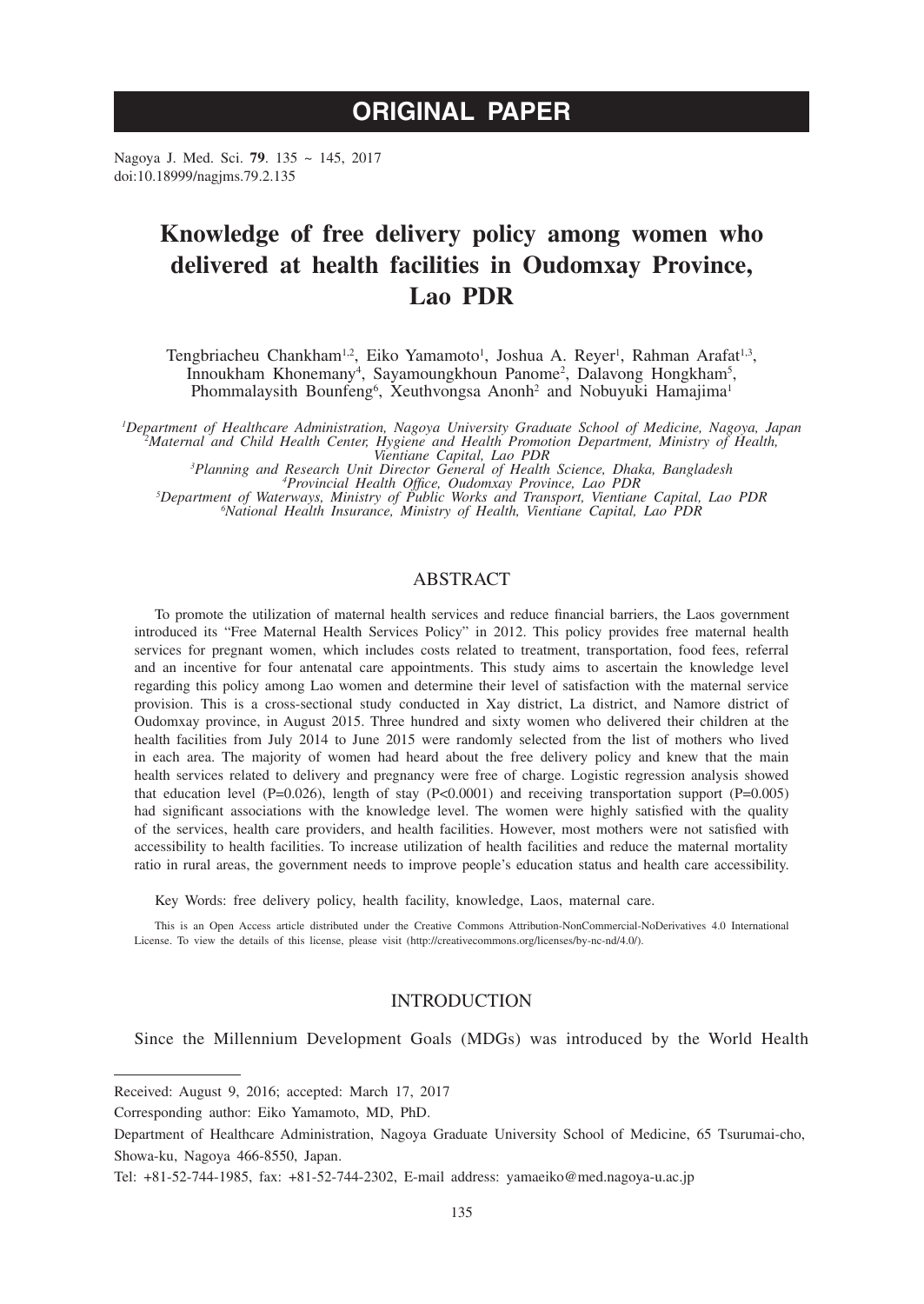Organization (WHO) in 2000, maternal health (MDG5) has improved around the world. Globally, the maternal mortality ratio (MMR) declined by 45% between 1990 and 2013, and the number of maternal deaths per 100,000 live births dropped from 380 to 210.1) Several developing nations have made great progress in maternal health outcomes, even in countries with a high MMR.<sup>1)</sup> Although maternal health and MMR have improved, a huge number of women still die during pregnancy or delivery due to complications such as hemorrhage, hypertensive disorders, and sepsis.2) The WHO estimated that 289,000 women had died during pregnancy and childbirth worldwide in 2013.1) These deaths could have been reduced if the women had visited maternal health facilities during pregnancy, childbirth, and during the month after delivery.<sup>3)</sup>

The Lao People's Democratic Republic (Lao PDR) has made significant progress in the improvement of maternal health outcomes in the past two decades and was on-track to achieve the MDG5 in 2015.4) For instance, the MMR declined from 905 per 100,000 live births in 1990 to 197 in 2015.5) Other indicators of maternal health were also improved between 2005 and 2012; the percentage of pregnant women who had antenatal care (ANC) at least once increased from 28.0% to 54.0%. The percentage of deliveries attended by health personnel and institutional deliveries increased from 20.0% to 41.5% and from 17.0% to 38.0%, respectively.<sup>6)</sup> According to the report of the Lao PDR Maternal Death Review 2011–2013, 83.0% of maternal deaths occurred after deliveries<sup>6)</sup> and only 40.0% of mothers received postnatal care (PNC).<sup>7)</sup>

The population of Lao was 6,788,516 in 2015, and there are 18 provinces, 148 districts and 10,902 villages. There are 999 health centers which are the lowest level of health facilities, 136 district hospitals, 17 provincial hospitals and 9 central hospitals.8) The average number of medical care workers of health centers is 5–7, including one or two doctors (or assistant doctors) and two or three nurses or midwives. The number of villages covered by a health center is usually 7–12 and it depends on the location or the distance from other health centers. All health facilities provide basic ANC, PNC and delivery service, and high-risk patients are treated at hospitals depending on the risk.

Oudomxay province is one of the provinces where maternal health was improved in Lao PDR, and the improvement was in parallel with that of the national level in the last five years (2008–2013). For example, the percentage of mothers who received ANC increased from 19.4% in 2008 to 46.0% in 2013. Similarly, the percentage of facility-based delivery and skilled birth attendance increased twofold in the same period.9) Additionally, the percentage of women receiving PNC was 0.7% in 2008 and improved dramatically with a 43% increase between 2010 and 2013.<sup>9)</sup>

Even though the maternal health status has been improved in Laos, MMR still remains high compared to other countries in southeast Asia.<sup>10</sup> This poor state of maternal health in Laos is due to a number of factors which keep Lao women away from seeking maternal health services. These factors include social and cultural practices during delivery, quality of health care, accessibility of health care, and financial barriers.<sup>10)</sup> Previous studies in the Philippines and Ethiopia showed that age, education, occupation and residence were associated with the use of maternal health services.<sup>11,12)</sup> In Laos, financial barriers are a major impediment to the use of maternal health services.<sup>10,13)</sup>

In order to promote the utilization of maternal health services and reduce financial barriers, the Laos government introduced its "Free Maternal Health Services (FMHS) Policy" in 2012.13) This policy states that pregnant women shall receive free maternal health service (ANC, PNC and delivery), which includes all treatment, transportation support (2.5–6.5 USD) and a food fee during their stay in health facilities (5 USD for pregnant women and a family member), and costs related to referral (transportation and treatments). The transportation fee is 2.5 USD and 6.5 USD for women who live within 3–6 km and more than 6 km away from health facilities, respectively.14) When a pregnant woman completes four visits of ANC (ANC4), she can receive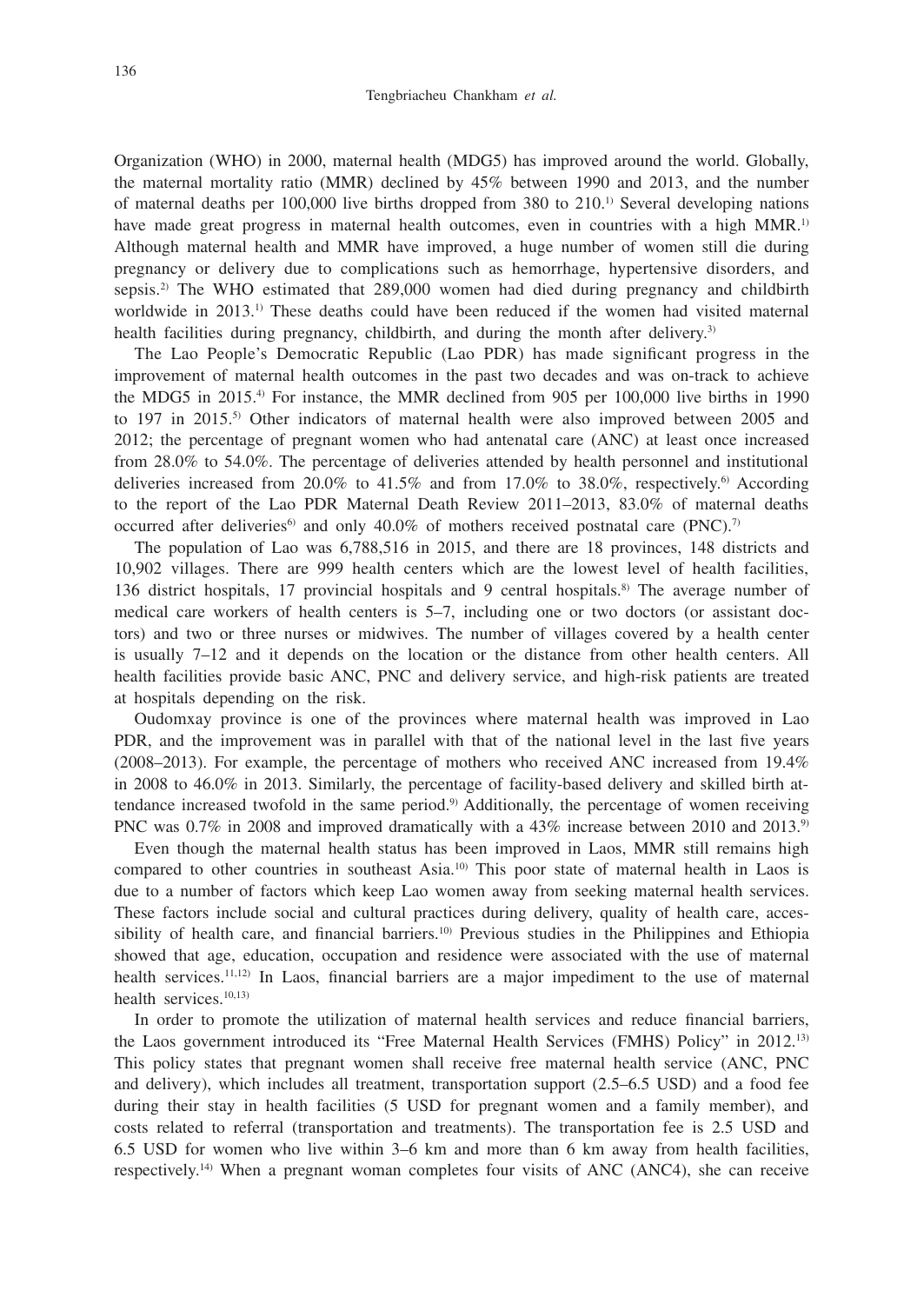4 USD as an incentive.14) This policy was made based on the positive outcomes of a pilot project of free maternity care in two districts of Savannakhet province.13) In the pilot project, the percentage of deliveries at health facilities increased from  $8.5\%$  to  $23.7\%$  from 2009 to 2011.<sup>13)</sup> However, the FMHS policy has not been fully implemented in all services and districts yet. In 2014, 56% of health facilities provided free maternal care and delivery according to the FMHS policy and 63% of pregnant women had received the services nationwide.15)

In Xay district, La district, and Namore district of Oudomxay province, the implementation of the FMHS policy does not provide the services of food fees and the ANC4 incentive. Support for referral was provided through official vans, or a small amount of cash when pregnant women went to referral hospitals by themselves. The Global Alliance for Vaccines and Immunization (GAVI) financially supports these three districts in order to provide free delivery at health facilities, free ANC and free PNC.16) GAVI also provided three vans to the three districts to support the transportation of pregnant women instead of transportation fees.

Two studies on the FMHS policy were previously conducted on the effectiveness of the policy implementation in Laos.10,13) However, there have been no studies about awareness and knowledge of pregnant women toward the FMHS policy in Laos. This study aims to ascertain the knowledge level regarding the policy among Lao women and determine their satisfaction with the maternal service provisions.

# MATERIALS AND METHODS

#### *Subjects*

This was a cross-sectional study conducted by means of face-to-face interviews in Xay district, La district and Namore district of Oudomxay province, Lao PDR, in August 2015. The province has seven districts with 1 provincial hospital, 6 district hospitals, and 46 health centers. GAVI has been providing financial support for the implementation of free delivery in the three districts in the province. The districts were purposively selected because the expenditure on data collection of this study was supported by GAVI. Twenty-six health care workers were trained for data collection, and one of them was trained to check the completeness of all questionnaires. The subjects of this study were 360 women who delivered their children at health facilities from July 2014 to June 2015. The health facilities in the three districts consisted of 21 health centers, two district hospitals, and one provincial hospital. Each health facility randomly selected 15 women from the list of mothers who lived in the area covered by the health facility. This study obtained ethical approval from the Ethics Committee of Lao PDR. Informed consent was obtained from the 360 women. The sample size was a little less than 384 calculated from the Fischer's formula,  $Z^2p(1-p)/I^2$ , where Z is 1.96 for  $\alpha=0.05$ , proportion (p) is 0.5, and precision (I) is 0.05.<sup>17</sup>

#### *Questionnaire and measurement*

The interview material was semi-structured and comprised of 3 sections: background information, knowledge of the FMHS policy, and satisfaction with service provision. The section on background information consisted of 2 components: demography (7 questions) and utilization of services (16 questions). The section on knowledge of the policy contained 16 questions related to an information source on the policy and services; free delivery at health facilities, free ANC, free PNC, transportation fee, food fee, and an incentive for ANC4. Each correct answer was coded as 1 and each wrong answer was coded as 0. The mean score for knowledge was used as a cut-off point to identify the "level of knowledge" among participants.18) Women with scores below the mean were grouped into the "low level of knowledge" group, while those with scores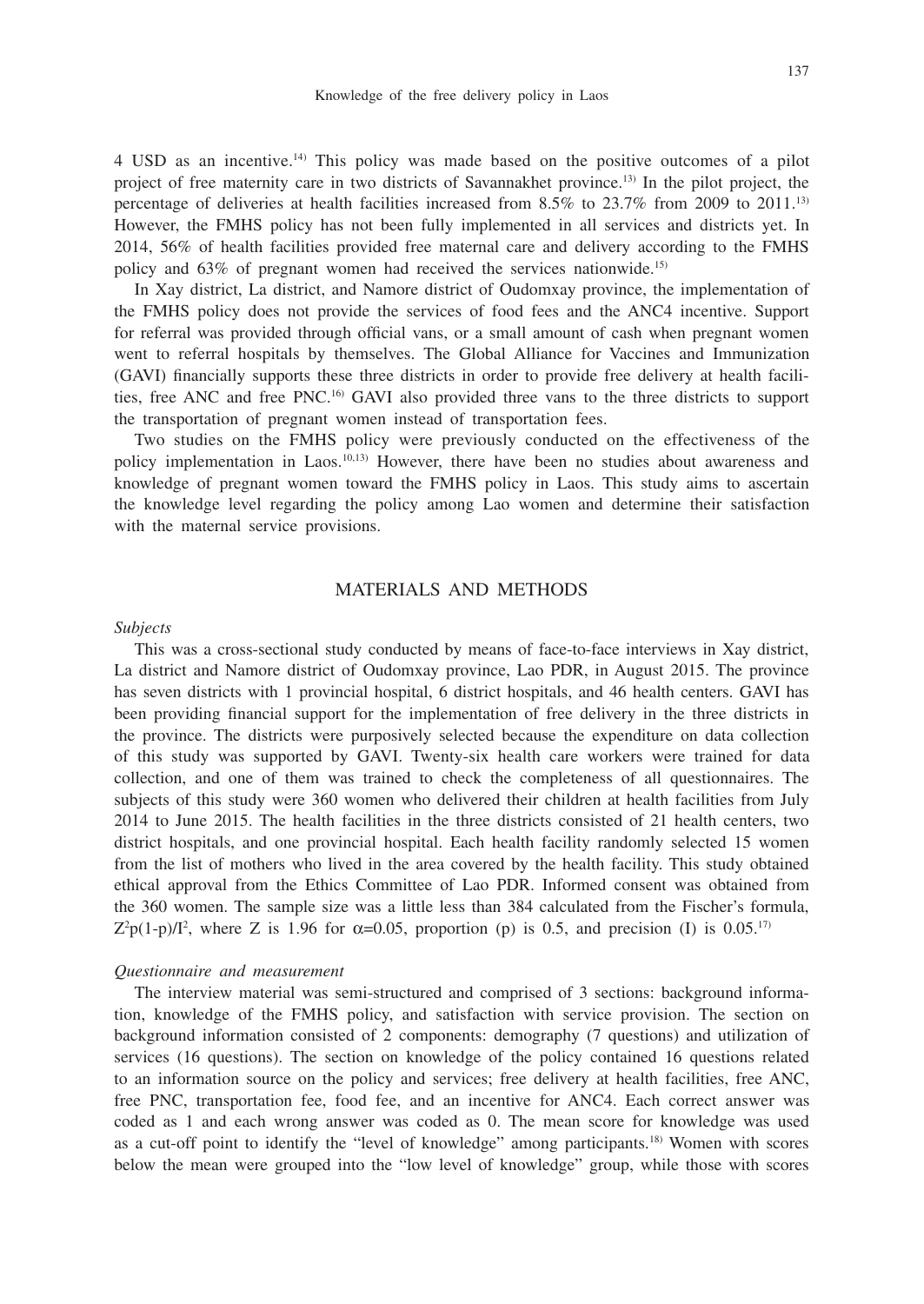above the mean were classified into the "high level of knowledge" group (total score: 16, min: 0, max: 16, mean: 8.6).

Twenty questions concerning satisfaction were answered on a five-point Likert scale ranging from very dissatisfied to very satisfied.<sup>19)</sup> Scores of 1 and 2 were grouped into dissatisfaction, 3 was categorized into neutral, and 4 and 5 were grouped into satisfaction.<sup>20)</sup> The questionnaires were developed based on the FMHS policy<sup>14)</sup> and two previous studies which were conducted on maternal and child health services and satisfaction with health services in 2013 in Laos.20)

#### *Data analysis*

Statistical Package for Social Sciences (SPSS) version 22 was used for data analysis. Logistic regression was employed to estimate odds ratios (OR) with 95% confidence interval (CI). A P-value of <0.05 was considered significant.

#### RESULTS

## *Background characteristics of respondents*

As shown in Table 1, the average age of the 360 women was 23.0 years (15–41 years) and 70.0% of respondents lived less than 6 km from health facilities. The primary occupation was farmer (75.0%), and approximately 20% of women were illiterate while the rest had some form of formal education. Lao Theung (70.6%) and animist (81.9%) were dominant in the ethnicity and religion variables, respectively. Most respondents (97.8%) received ANC while only 41.7% received PNC. A high percentage of surveyed mothers (77.8%) delivered their babies in health centers, 13.3% delivered in district hospitals and 8.9% in the provincial hospital. Only 8.6% of women stayed for 2 or more days in health facilities after delivery, and the majority of them (87.3%) did not receive any support for transportation.

## *Knowledge of the FMHS policy*

Out of 360 respondents, 354 (98.3%) had heard about the FMHS policy. Table 2 summarizes the knowledge level regarding the policy among the 354 women. A total of 277 women (78.2%) received the policy information from health personnel, 43.8% was informed by the head of the village, and 10.5% of women had heard from their family members, friends, relatives, and so on. Of the 354 women, 91.0%, 93.2%, and 82.2% knew that delivery at health facilities, ANC and PNC were free, respectively. The foremost knowledge regarding the policy information was about the purpose (59.0%) and the target population of the policy (55.9%). However, the level of knowledge concerning financial benefits was low. Only 2.9% of mothers knew about the services related to food fees for a family member, 3.7% about an incentive for ANC4, and 25.4% about the free ambulance service or transportation support for delivery.

#### *Association between background information and knowledge of the FMHS policy*

The total score regarding knowledge of the policy was 16, with a mean score of 8.6. We decided that women with higher scores than the mean were to be considered the "high level of knowledge" group and the others the "low level of knowledge" group. Among 360 respondents, 193 (53.6%) had scores higher than the mean. Binary logistic regression analysis using all demographic characteristics showed that ethnicity, religion, education, length of stay (the number of days that women stayed at health facilities after delivery) and received transportation support were associated with the knowledge level regarding the policy (Table 3). Logistic regression analysis using these five variables showed that the education, length of stay and transportation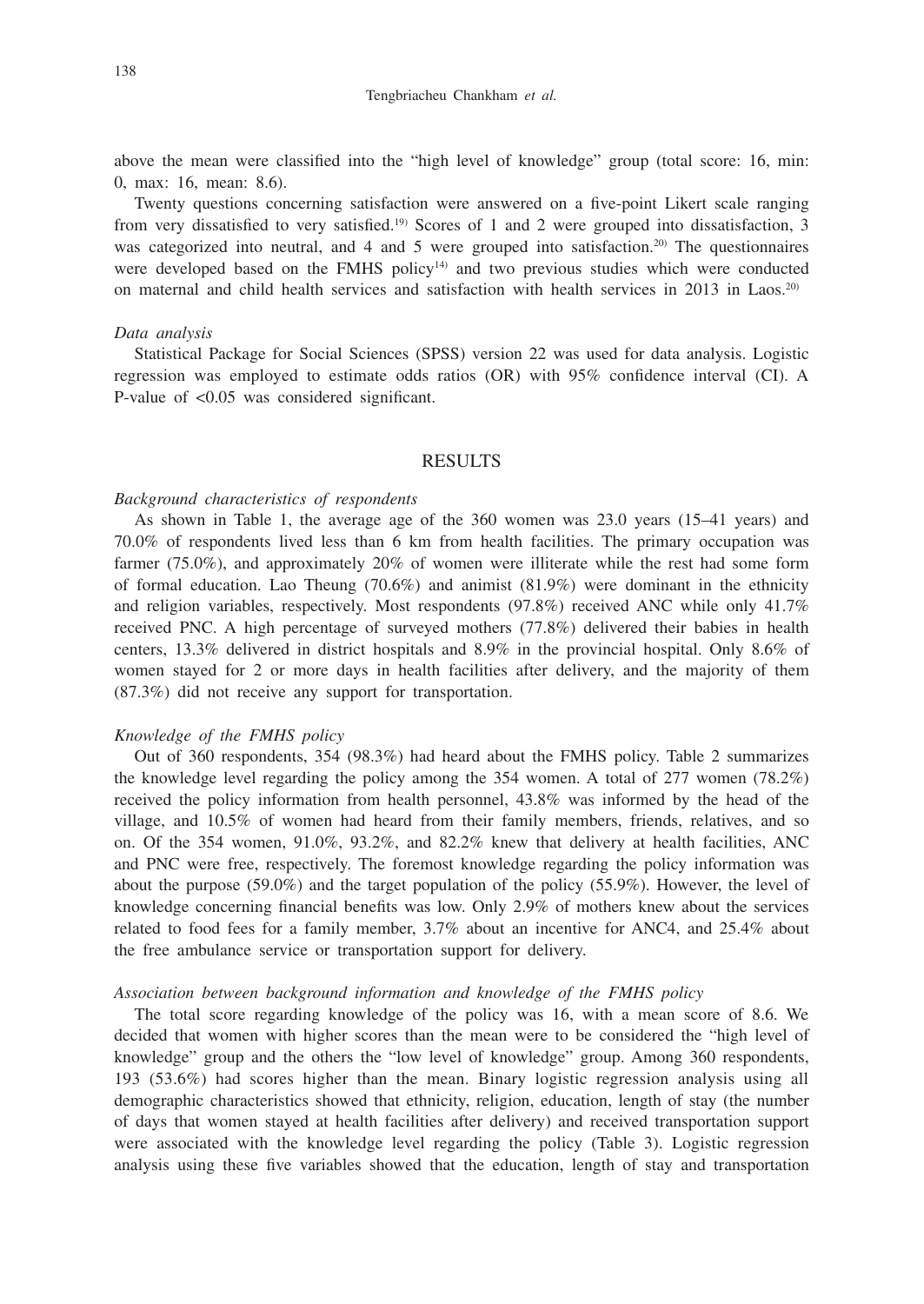| Characteristics  | N            | $\%$ | Characteristics                 | N   | $\%$ |
|------------------|--------------|------|---------------------------------|-----|------|
| Age (years)      |              |      | <b>Income</b>                   |     |      |
| Average age      | $23.0$ years |      | $< 120$ USD                     | 291 | 80.8 |
| <19              | 102          | 28.3 | $\geq 120$ USD                  | 69  | 19.2 |
| $20 - 24$        | 140          | 38.9 | <b>Residence</b>                |     |      |
| $25 - 29$        | 76           | 21.1 | $< 6 \text{ km}$                | 252 | 70.0 |
| $30 - 34$        | 23           | 6.4  | $\geq 6$ km                     | 108 | 30.0 |
| 35 or more       | 19           | 5.3  | <b>Antenatal Care</b>           |     |      |
| Occupation       |              |      | N <sub>o</sub>                  | 8   | 2.2  |
| Officer          | $\tau$       | 1.9  | Yes                             | 352 | 97.8 |
| Farmer           | 270          | 75.0 | Postnatal care                  |     |      |
| Housewife        | 83           | 23.1 | N <sub>o</sub>                  | 210 | 58.3 |
| <b>Ethnicity</b> |              |      | Yes                             | 150 | 41.7 |
| Lao Lum          | 40           | 11.1 | Place of delivery               |     |      |
| Lao Theung       | 254          | 70.5 | Provincial Hospital             | 32  | 8.9  |
| Hmong            | 51           | 14.2 | District Hospital               | 48  | 13.3 |
| Others           | 15           | 4.2  | Health Center                   | 280 | 77.8 |
| Religion         |              |      | Length of stay (days)           |     |      |
| <b>Buddhist</b>  | 62           | 17.2 | 1                               | 329 | 91.4 |
| Animist          | 295          | 82.0 | 2 or more                       | 31  | 8.6  |
| Christian        | 3            | 0.8  | Received transportation support |     |      |
| <b>Education</b> |              |      | N <sub>o</sub>                  | 314 | 87.2 |
| Illiterate       | 71           | 19.7 | Yes                             | 46  | 12.8 |
| Primary          | 177          | 49.2 |                                 |     |      |
| Secondary        | 84           | 23.3 |                                 |     |      |
| High             | 28           | 7.8  |                                 |     |      |

**Table 1** Demographic background of respondents (N=360)

| <b>Table 2</b> Knowledge of the policy information $(N=354)$ |  |  |  |  |
|--------------------------------------------------------------|--|--|--|--|
|--------------------------------------------------------------|--|--|--|--|

| Variables                                    | N   | $(\%)$ |
|----------------------------------------------|-----|--------|
| Source of information                        |     |        |
| Health personnel                             | 277 | (78.2) |
| Head of village                              | 155 | (43.8) |
| Others <sup>a</sup>                          | 37  | (10.5) |
| <b>Policy information</b>                    |     |        |
| The purpose of the policy                    | 209 | (59.0) |
| Eligible person                              | 198 | (55.9) |
| Registration place                           | 146 | (41.2) |
| Responsible person for referral in community | 299 | (84.5) |
| No charge for ANC                            | 322 | (91.0) |
| No charge for delivery                       | 330 | (93.2) |
| No charge for PNC                            | 291 | (82.2) |
| No charge for emergency referral             | 162 | (45.8) |
| Transportation support                       | 90  | (25.4) |
| Fee for food (pregnant women)                | 16  | (4.5)  |
| Fee for food (a family member)               | 10  | (2.9)  |
| Incentive for ANC4                           | 13  | (3.7)  |

Multiple answers were allowed.

a)Others means family members, friends, relatives and social media.

ANC, antenatal care; PNC, postnatal care; ANC4, four times of ANC.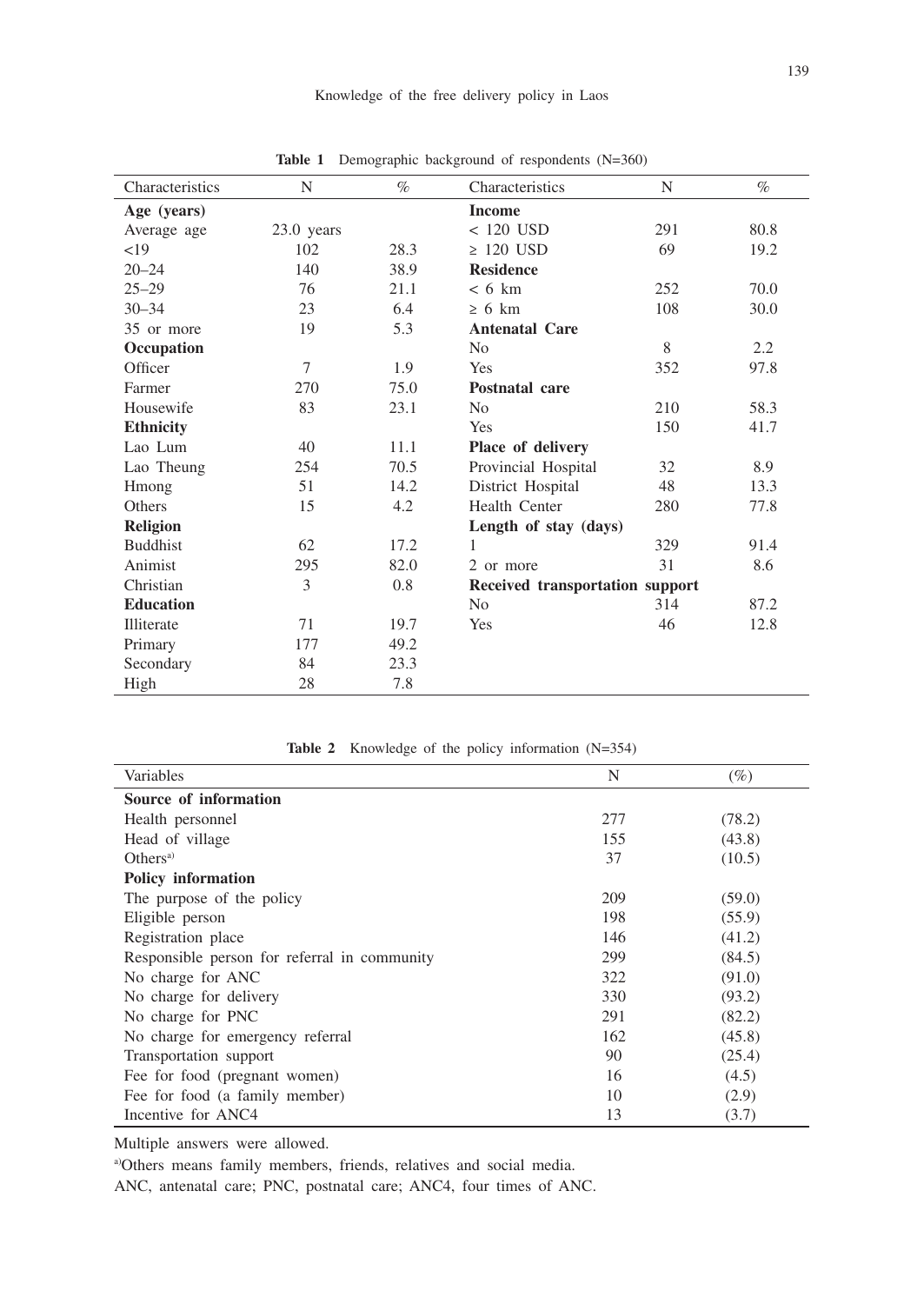| Characteristics                 | Total | High <sup>a</sup> | Crude                    | Adjusted <sup>b)</sup>      | $P$ -value |  |
|---------------------------------|-------|-------------------|--------------------------|-----------------------------|------------|--|
|                                 | N     | N $(\%)$          | OR (95% CI)              | OR (95% CI)                 |            |  |
| <b>Ethnicity</b>                |       |                   |                          |                             |            |  |
| Lao Lum                         | 40    | 16(40.0)          | (Reference)<br>1         | (Reference)<br>$\mathbf{1}$ |            |  |
| Lao Teung                       | 254   | 145(57.1)         | $1.99(1.01-3.94)$ *      | $2.06(0.76-5.55)$           | 0.155      |  |
| Hmong                           | 51    | 21(41.2)          | $1.05(0.45-2.44)$        | $0.61(0.19-2.01)$           | 0.419      |  |
| Other                           | 15    | 11(73.3)          | 4.13 $(1.12 - 15.25)^*$  | $4.77(1.00-22.68)$          | 0.050      |  |
| <b>Religion</b>                 |       |                   |                          |                             |            |  |
| <b>Buddhist</b>                 | 62    | 26(42.0)          | (Reference)<br>1         | (Reference)<br>1            |            |  |
| Animist                         | 295   | 165(56.0)         | $1.76$ $(1.01-3.06)^*$   | $1.75(0.78-3.93)$           | 0.177      |  |
| Christian                       | 3     | 2(66.70)          | $2.77(0.24 - 32.18)$     | $3.64(0.27-49.86)$          | 0.333      |  |
| <b>Education</b>                |       |                   |                          |                             |            |  |
| Illiterate                      | 71    | 38 (53.5)         | (Reference)<br>1         | (Reference)<br>1            |            |  |
| Primary                         | 177   | 90(50.8)          | $0.89v(0.52-1.56)$       | $0.77(0.41-1.43)$           | 0.403      |  |
| Secondary                       | 84    | 44 (52.4)         | $0.96(0.51-1.79)$        | $1.04(0.50-2.15)$           | 0.922      |  |
| Higher                          | 28    | 21(75.0)          | $2.61 (0.98 - 6.90)^*$   | $3.42$ $(1.16 - 10.01)$ **  | 0.026      |  |
| Length of stay                  |       |                   |                          |                             |            |  |
|                                 | 329   | 168 (51.0)        | (Reference)<br>1         | (Reference)<br>1            |            |  |
| 2 or more                       | 31    | 25(81.0)          | $3.99$ $(1.59 - 9.99)^*$ | $6.25$ $(2.31-16.71)$ **    | < 0.0001   |  |
| Received transportation support |       |                   |                          |                             |            |  |
| No                              | 314   | 160(51.0)         | (Reference)<br>1.        | (Reference)<br>1            |            |  |
| <b>Yes</b>                      | 46    | 33 (72.0)         | $2.44(1.24 - 4.82)^*$    | $2.94$ $(1.38 - 6.26)$ **   | 0.005      |  |

**Table 3** Odds ratio (OR) and 95% confidence interval (CI) of high level of knowledge on the policy (n=360)

\**P*<0.05; \*\**P*<0.001

a)High level of knowledge; <sup>b)</sup>Adjusted for ethnicity, religion, education, length of stay and received transportation support

|                                                 | Satisfaction |      | Dissatisfaction |      |
|-------------------------------------------------|--------------|------|-----------------|------|
| Variables                                       | N            | $\%$ | N               | $\%$ |
| <b>Accessibility</b>                            |              |      |                 |      |
| Ability to reach health care facility           | 173          | 48.1 | 34              | 9.4  |
| Distance from residence to health care facility | 150          | 41.7 | 39              | 10.8 |
| Availability of transportation                  | 168          | 46.7 | 66              | 18.3 |
| Transportation support                          | 22           | 6.1  | 334             | 92.8 |
| <b>Staffs</b>                                   |              |      |                 |      |
| Availability of staff (reception setting)       | 295          | 81.9 | 6               | 1.7  |
| Staff availability during labor stage           | 249          | 69.2 | 10              | 2.8  |
| Politeness of staff                             | 279          | 77.5 | $\overline{2}$  | 0.6  |
| <b>Services</b>                                 |              |      |                 |      |
| Waiting time                                    | 262          | 72.8 | 10              | 2.8  |
| Information provision                           | 230          | 63.9 | 15              | 4.2  |
| Fulfillment of your needs                       | 257          | 71.4 | 13              | 3.6  |
| Safety and security                             | 302          | 83.9 | $\Omega$        | 0.0  |
| You received enough attention from staff        | 252          | 70.0 | 3               | 0.8  |
| Staff's concern for your condition              | 261          | 72.5 | 6               | 1.7  |
| Staff's concern for your child's condition      | 289          | 80.3 | $\overline{c}$  | 6.0  |
| Level of care in general                        | 293          | 81.4 | $\theta$        | 0.0  |
| <b>Facility</b>                                 |              |      |                 |      |

**Table 4** Satisfaction score of respondents (N=360)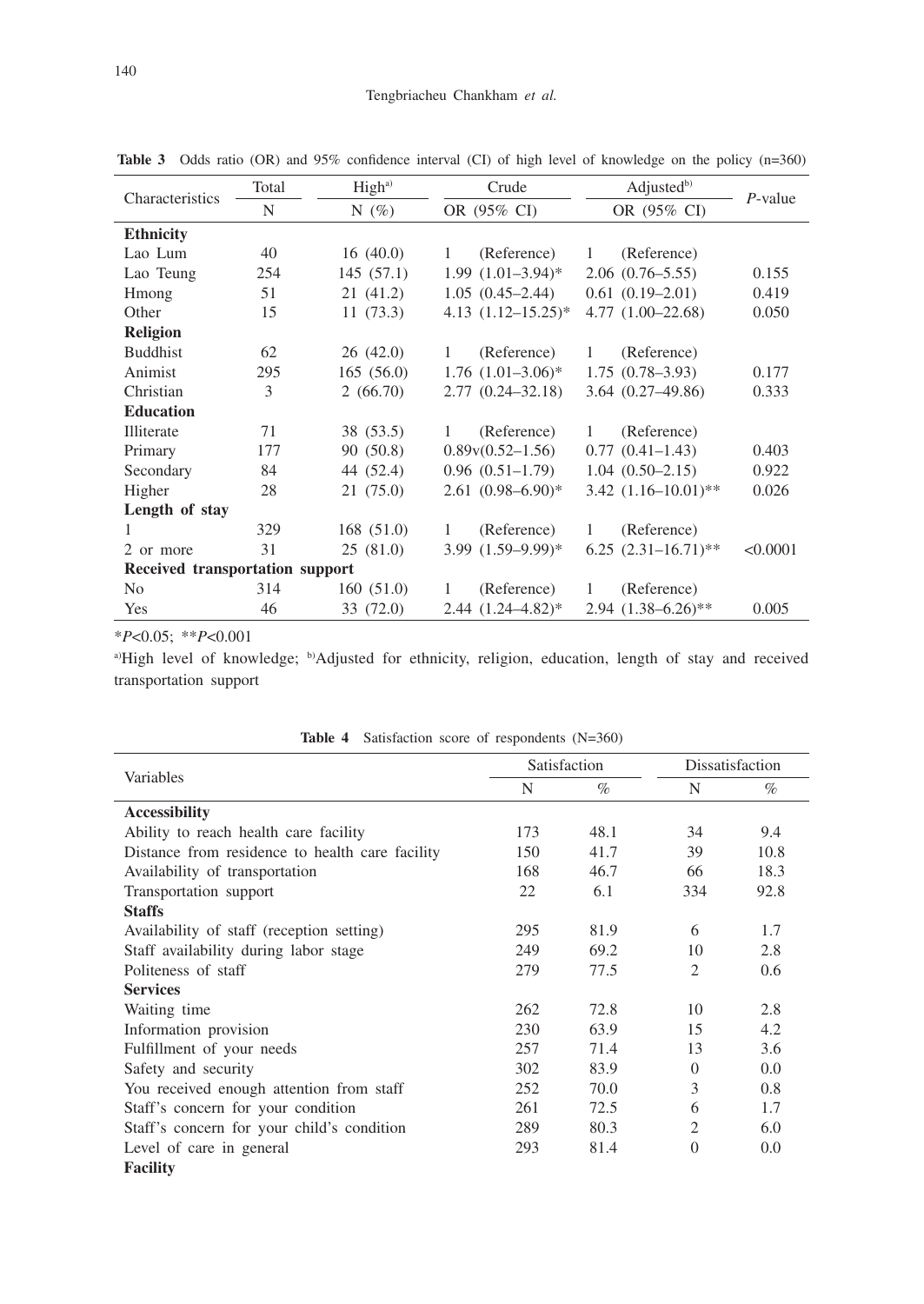#### Knowledge of the free delivery policy in Laos

| Cleanliness of facility                               | 215 | 59.7 |    | 3.3  |
|-------------------------------------------------------|-----|------|----|------|
| Cleanliness of delivery room                          | 209 | 58.1 | 16 | 4.4  |
| Availability of equipment                             | 278 | 77.2 | 10 | 2.8  |
| Availability of medicine                              | 296 | 82.2 |    |      |
| Costs                                                 |     |      |    |      |
| Are you satisfied with the fee that the policy covers | 202 | 56.1 |    | 23.5 |

Overall satisfaction score was grouped as follows: 1 to 2 for "dissatisfaction," 3 for "neutral," and 4 to 5 for "satisfaction." The percentage for the neutral group is not listed.

support had significant associations with the knowledge levels. Women with higher education had a higher level of knowledge than the women with lower education such as secondary school, primary school, or no education (*P*=0.026). Women who stayed in health facilities for 2 or more days (*P*<0.0001) and had transportation support (*P*=0.005) had a high level of knowledge more than the other women.

## *Satisfaction with maternal health service*

Table 4 presents respondents' level of satisfaction with health facilities and health services. More than half of the respondents were satisfied with the service provision, staff behavior, facility environment, and costs. Concerning staff, 81.9% of women were satisfied with the availability of staff at the reception area, and 83.9% felt safe and secure when they were admitted. The satisfaction level was high in the readiness of medicine and medical equipment, too (82.2% and 77.2%, respectively). Overall satisfaction with the level of care was 81.4%. However, accessibility and costs were factors with which women were highly dissatisfied.

#### DISCUSSION

Our study showed that most of the women (97.7%) who gave birth at health facilities had heard about the policy. They understood well about the main health services related to delivery and free charge of delivery. However, only about 50% of women knew the purpose and the actual registration system. The policy information on perinatal service was not widely spread to the women, although these services were related to money. Our study showed that most participants (78.2%) had heard about the policy from health care workers, followed by the head of the village  $(43.8\%)$ . This is consistent with previous studies conducted in Nigeria and Ethiopia, $2^{1,22}$ but not in Nepal where family members and friends were main information sources.<sup>23)</sup> These results suggest that an important source of health care information to local people depends on the country or culture. Our study showed that health care workers are the most important source of information for mothers in Laos. Taken together, to spread more detailed information about the policy and useful services to mothers, it may be good to give education on it to health care workers and encourage them to tell pregnant women or mothers in Laos.

In this study, ANC utilization was very high (97.8%), which might be due to the high percentage of educated women (80.3%) and the awareness of free ANC (91.0%). Similar results were found in a study in Nigeria, which showed that the high utilization of ANC (78.6%) might be due to the high rate of literacy and ANC awareness.<sup>17)</sup> Our analysis also showed that women with higher education had higher level of knowledge regarding the policy. These results suggested that education is a very important factor in improving the coverage of maternal health care in developing countries.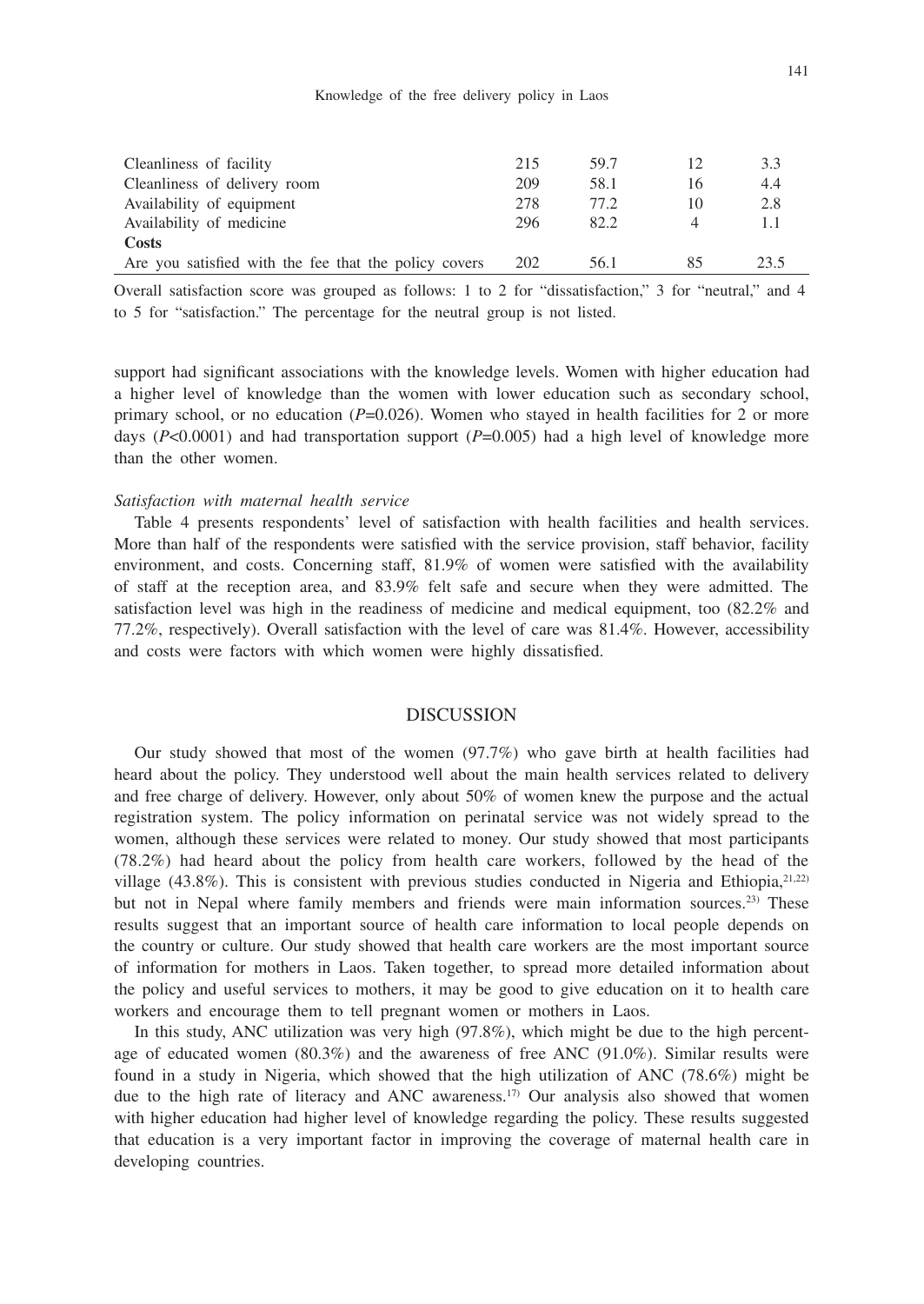The majority of respondents knew that the services related to maternal health care were available in health facilities (ANC; 91.0%, delivery; 93.2% and PNC; 82.2%). These results show that mothers knew about the core service provisions of maternal care, which is consistent with the results of previous studies in other developing countries.21,24) However, 354 women answered that they had heard about the policy although all 360 women had benefit from the policy when they delivered at health facilities. Similarly, the number of women who knew about the ANC was 322, which was lower than the number of women who had received ANC by 30. Of these 30 women, all had heard about the policy but did not know the details of free ANC. Approximately 74% of them lived near health facilities, and 55% had two or more children. These data suggest that most of the 30 women must have known about ANC and therefore some of 360 women may have misunderstood the questions.

The educational status, length of stay after delivery, and reception of transportation support were significantly associated with the level of knowledge of the FMHS policy. A high level of education lead to the high knowledge level regarding the policy; it might be due to the fact that mothers with higher education possibly have more opportunities to access health care information. These results were consistent with the results of previous studies conducted in Ethiopia, Sierra Leone, India, and China indicating that knowledge of health care was higher among mothers who had completed higher education.<sup>25-28)</sup> Another study in Poland showed similar results, indicating that low-level education decreased the level of awareness concerning health care.29)

Mothers who stayed at health facilities for two or more days had a higher level of knowledge than women who stayed in health facilities for only one day. It can be assumed that mothers with longer stays in health facilities had more opportunities to receive information on health care from the health care providers. This study also showed that more mothers who received transportation support had a high level of knowledge than mothers who did not receive this support. It can be said that women who experienced transport support already knew about their available support options.

Mothers' satisfaction with the services related to delivery was high with regard to service renderers, care provider behavior, and facility readiness. The satisfaction levels in these three categories were ranged from  $64\%$  to  $84\%, 62\%$  to  $72\%$ , and  $58\%$  to  $82\%$ , respectively. These results were similar to those of previous studies in developing countries such as Bangladesh, Ethiopia, India, and Cameroon. $30-33$  However, the majority of mothers were not satisfied with the physical accessibility and transportation to health facilities. As of recently, 94% of villages can be accessed by roads in Oudomxay province. However, 85% are mountain areas and not all villages can be accessed during the rainy season.34) Transportation services to health facilities are also unstable during the rainy season. $34$  Even if transportation is available, mothers may not be willing to seek out health care providers because one-third of the households of Oudomxay province is poor.34) Our study found that one-third of women lived 6 km or more away from health facilities and that most women were poor with less than 120 USD of monthly income. Although the majority of women did not receive transportation service, it was available to all who wanted it. These results suggest that transportation services should be available during all seasons and the implementers of the FMHS policy should provide more suitable transportation support to communities in order to increase maternal care utilization and reduce financial barriers.

There are some limitations in this cross-sectional study. Firstly, this study was conducted in only three districts of one province out of 18 provinces, so that the respondents cannot be assumed to be representative of the whole country in Laos. Secondly, the participants of the study were only women who delivered their children at the health facilities; women who delivered their children at home may show different results. Thirdly, there was some confusion regarding the data collection tools leading to some of the questions being dismissed. We did not use data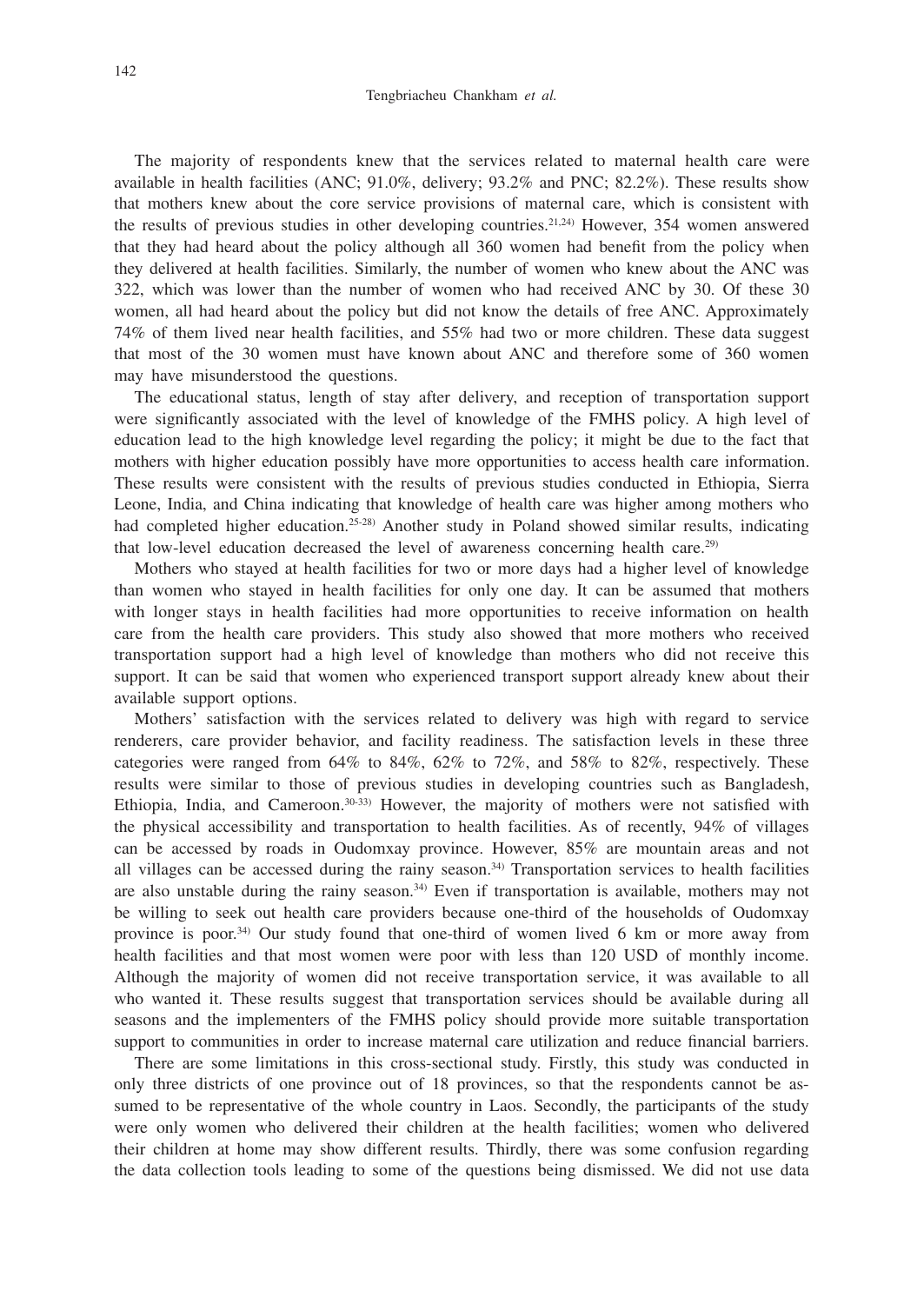for analysis which were obviously inconsistent with other results. To improve the data collection tools, they must be clear, precise, and consistent with the purposes of the study.

This is the first report from Laos to assess the knowledge level of the FMHS policy among mothers. Our results showed that the majority of women had heard about the free delivery policy and knew the main health services related to delivery and pregnancies were free of charge. However, very few women knew that mothers can receive an incentive for ANC4 and a food fee during their stay at health facilities. In order to provide equal services to all mothers, the Lao government should instruct all health facilities to strictly implement the full-service package regarding the FMHS policy. Higher levels of education, staying for two or more days in health facilities, and receiving transportation support were factors that had a significant association with the level of knowledge regarding the policy. Among the services related to delivery, mothers were highly satisfied with the quality of service provided by health facilities and care providers. However, most mothers were not satisfied with the physical accessibility and transportation support to health facilities. To increase utilization of health facilities and reduce MMR in rural areas, the government needs to cooperate with several sectors to improve people's education status and health care accessibility.

## ACKNOWLEDGMENTS

We would like to express our sincerest gratitude to the Ministry of Health-Global Alliance for Vaccines and Immunization (MOH-GAVI) committee in providing financial support for data collection. We also would like to thank our colleagues from the Maternal and Child Health Center, Oudomxay provincial and district health offices and health centers for their contribution to this study and our gratitude to all respondents who took part in this study.

# CONFLICTS OF INTEREST

The authors declare that they have no conflicts of interests.

#### **REFERENCES**

- 1) United Nation. The Millennium Development Goals Report 2015. In: *Goal 5, Improve Maternal Health*. pp. 39–40, 2015, United Nation, New York.
- 2) Say L, Chou D, Gemmill A, Tuncalp O, Moller AB, Daniels J *et al.* Global causes of maternal death: a WHO systematic analysis. *Lancet*, 2014; 2: e323–e333.
- 3) Olayinkal OA, Achi1 OT, Amos AO, Chiedu EM. Awareness and barriers to utilization of maternal health care services among reproductive women in Amassoma community, Bayelsa State. *Int J Nurs Midwifery*, 2014; 6: 10–15.
- 4) World Health Organization. Success factors for women's and children's health: Lao PDR. pp. 7, 2015, World Health Organization, Geneva.
- 5) World Health Organization. Maternal mortality in 1990–2015. In: *Lao PDR*. 2015, World Health Organization, Geneva.
- 6) Ministry of Health. Strategy and planning framework for the integrated package of reproductive, maternal, neonatal and child health services 2016–2025. pp. 2–3, 2015, Ministry of Health, Vientiane.
- 7) Ministry of Health, Lao Statistic Bureau. Lao social indicator survey 2011–12. pp. IV, 2012, Ministry of Health, Lao Statistic Bureau, Vientiane.
- 8) Ministry of Health, National health statistics report 2013–2014. pp. 9, 15, 16, 20, 2015, Ministry of Health, Vientiane.
- 9) Ministry of Health, Health management information system, Laos. https://hmis.gov.la/hmis/dhis-web.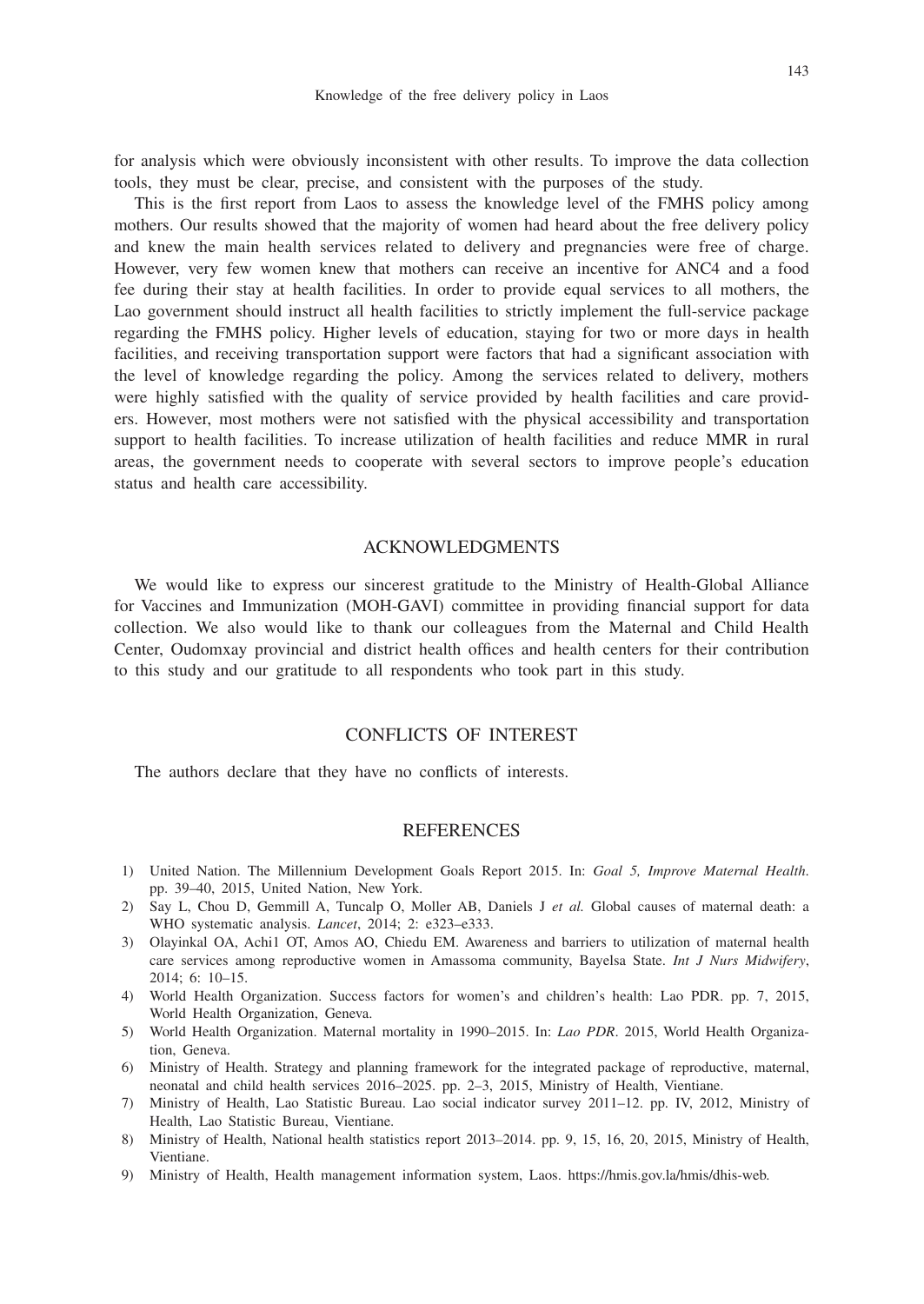- 10) Boudreax C, Chanthala P, Lindelow M. Assessing the elimination of user fee for delivery services in Laos. *PLoS One*, 2014; 9: 1–8.
- 11) Rogan SEB, Olveña MVR. Factors affecting maternal health utilization in the Philippines. pp. 1–12, 2004, proceeding 9th National Convention on Statistics, Manila.
- 12) Ayele DZ, Belayihun B, Kedir Teji, Ayana DA. Factors affecting utilization of maternal health care services in Kombolcha District, Eastern Hararghe Zone, Oromia Regional State, Eastern Ethiopia. *Int Sch Res Notices*, 2014; 2014: 1–7.
- 13) World Bank. Maternal health out-of-pocket expenditure and service readiness in Lao PDR: evidence for the national free maternal and child health policy from a household and health center survey. pp. 1–6, 2013, World Bank, Washington DC.
- 14) Ministry of Health. Operational manual for free delivery and treatment of children under 05 years. pp. 12–13, 2013, Ministry of Health, Vientiane.
- 15) Ministry of Health, National health statistics report 2013–2014. pp. 10, 21, 23, 2014, Ministry of Health, Vientiane.
- 16) Ministry of Health. 2012–2015 GAVI-Health system strengthening support to MNCH/EPI in 3 districts (Say, Namor and La) in Oudomxay and 2 districts (Sangthong and Pak Ngeum) in Vientiane Capital of Lao PDR. pp. 1–44, 2012, Ministry of Health, Vientiane.
- 17) Adewoye KR, Musa IO, Atoyebi OA, Babatunde OA. Knowledge and utilization of antenatal care services by women of child bearing age in Ilorin-East local government area, North Central Nigeria. *Int J Sci Tech*, 2013; 3: 188–193.
- 18) Akanbiemu FA, Olumide MA, Fagbamigbe AF, Adebowale AS. Effect of perception and free maternal health services on antenatal care facilities utilization in selected rural and semi-urban communities of Ondo State, Nigeria. *Br J Med Med Res*, 2013; 3: 681–697.
- 19) Idris HS, Sambo MN, Ibrahim MS. Barrier to utilization of maternal health services in a semi-urban community in northern Nigeria: clients' perspective. *Niger Med J*, 2013; 54: 27–32.
- 20) Phommachanh K, Yoshida Y, Ma BS, Chanthalangsy T, Reyer JA, Hamajima N. Delivery care satisfaction at government hospitals in Xiengkhuang province under the maternal and child health strategy in Lao PDR. *Nagoya J Med Sci*, 2015; 77: 69–79.
- 21) Olayinka OA, Achi OT, Amos AO, Chiedu EM. Awareness and barriers to utilization of maternal health care services among reproductive women in Amassoma community, Bayelsa State, Nigeria *Int J Nurs Midwifery*, 2014; 6: 10–15.
- 22) Tesfahun F, Worku W, Mazengiya F, Kifle M. Knowledge, perception and utilization of postnatal care of mothers in Gondar Zuria district, Ethiopia: a cross-sectional study. *Matern Child Health J*, 2014; 18: 2341–2351.
- 23) Timilsina S, Dhakal R. Knowledge on postnatal care among postnatal mothers. *Saudi J Med Pharm Pci*, 2015; 1: 87–92.
- 24) Emmauel NK, Gladys EN, Cosmas UU. Consumer knowledge and availability of maternal and child health services: challenging for achieving MDG4 and 5 in Southeast Nigeria. *BMC Health Serv Res*, 2013; 13: 1–5.
- 25) Workinedh YG, Hailu DA. Factor affecting utilization of postnatal care service in Jabitena district, Amhara region, Ethiopia. *Sci J Public Health*, 2014; 2: 169–176.
- 26) Kanu JS, Tang Y, Liu Y. Assessment on knowledge and reported practices of women on maternal and child health in rural Sierra Leone: a cross-sectional survey. *PLoS One*, 2014; 9: 1–13.
- 27) Gupta RK, Shora TN, Verma AK, Jan R. Knowledge regarding antenatal care services, its utilization, and delivery practices in mothers (aged 15–49 years) in a rural area of North India. *Trop J Med Res*, 2015; 18: 89–94.
- 28) Zhao Q, Kulane A, Gao Y, Xu B. Knowledge and attitude on maternal health care among rural-to-urban migrant women in Shanghai China. *BMC Womens Health*, 2009; 9: 1–8.
- 29) Olszanecka-Glinianowicz M, Chudek J. The level of health education in Polish population. *Ann Agric Environ Med*, 2013; 20: 559–565.
- 30) Hasan A, Chompikol J, Bhuiyan SU. Patient satisfaction with maternal and child health services among mother attending the maternal and child health center training institution in Dhaka, Bangladesh. *JPHD*, 2007; 5: 23–33.
- 31) Bitew K, Ayichiluhm M, Yimam K. Maternal satisfaction on delivery service and its associated factors among mothers who gave birth in public health facilities of Debre Markos Town, northwest Ethiopia. *Biomed Res Int*, 2015; 2015: 1–6.
- 32) Ganguly E, Shaman PW. Clients' satisfaction with quality of care of health care in rural area in southern